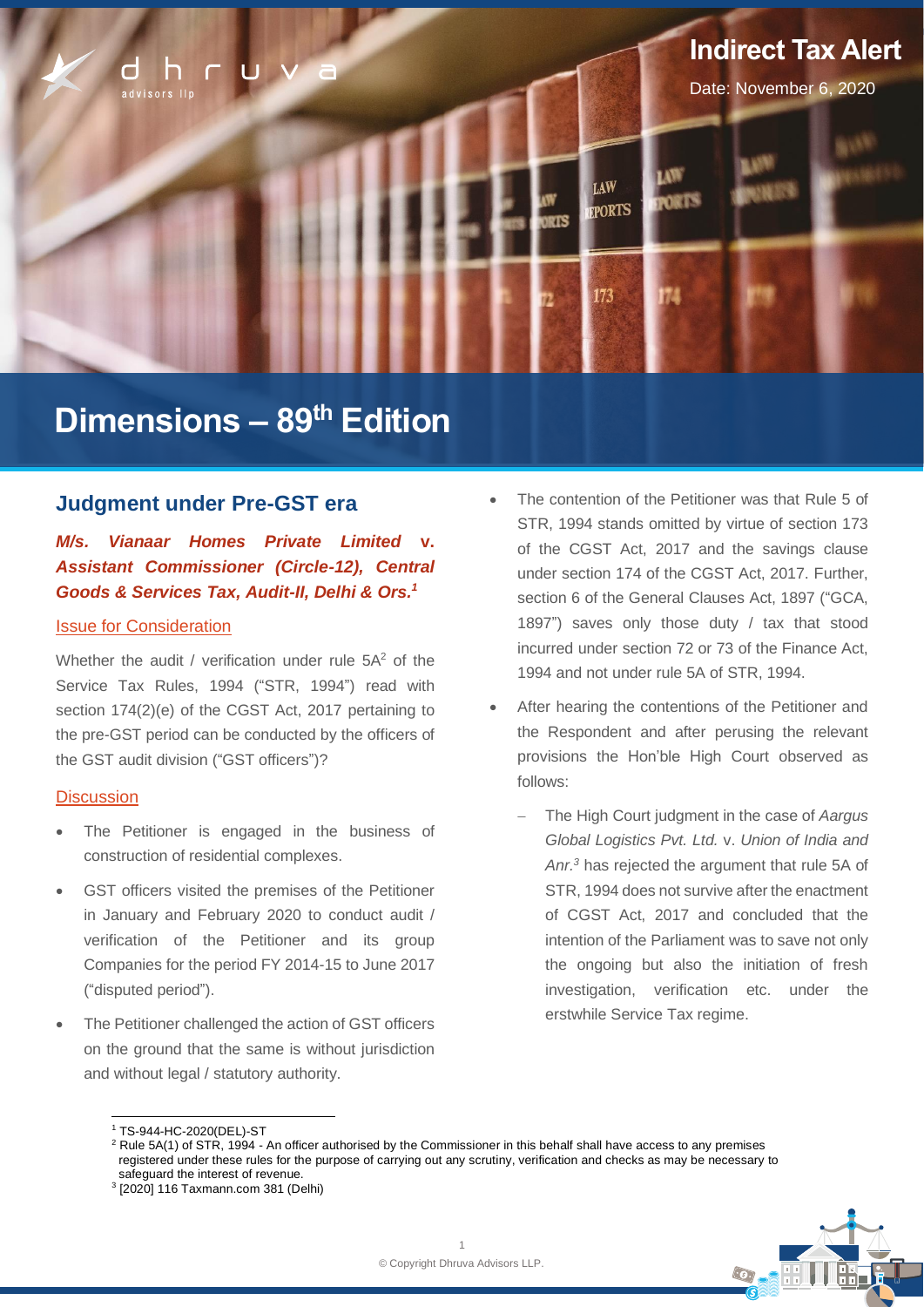- Reliance placed by the Petitioner on the case of *Kolhapur Canesugar Works* v. *Union of India*<sup>4</sup> and *Air India* v. *Union of India*<sup>5</sup> is misplaced as the context of the judgment and the facts of the case are different from the present matter as section 174 of the CGST Act, 2017 expressly saves all pending and new proceedings initiated under the erstwhile Service Tax regime and allows the operation of section 6 of GCA, 1897 unlike the facts in the case of *Kolhapur Canesugar Works* (*supra*) and *Air India* (*supra*).
- Section 174 of the CGST Act, 2017 as well as section 6 of the GCA, 1897, save the institution of verification and audit proceedings which is governed by rule 5A of STR, 1994.
- Section 24 of the GCA, 1897, extends the life of rules, regulations and by-laws made under the old Act and the purpose of the section is to uninterruptedly continue the subordinate legislation made under the repealed act which is re-enacted, with or without modification.
- − CGST Rules, 2017, stand on a different footing separate and distinct from the STR, 1994 Hence, in the absence of legislative intent to supersede STR, 1994 by CGST Rules, 2017, mere bringing into force of the CGST Rules, 2017 would not mean that the STR, 1994, is not saved.
- The repeal of the pre-GST indirect tax laws and the re-enactment of the GST law was simultaneous. However, such a decision would not mean that all investigations, audits, and other legal proceedings under the STR, 1994 stood abrogated the moment GST law was enacted, or that the officers were stripped of their power because the STR, 1994 was purportedly not saved.
- − CGST Rules, 2017 cannot be understood to have superseded the STR, 1994, and STR, 1994, will continue to govern and apply for the purpose of Chapter V of the Finance Act, 1994.
- Section 174(2) of the CGST Act, 2017, refers to the deletion of Chapter V of the Finance Act 1994 as an "amendment", which would mean and include a "repeal", as per the judgment in the case of *Parle Biscuits (P) Ltd.* v. *The State of Bihar and Ors.*<sup>6</sup> , and thus would be covered under the ambit of section 24 of the GCA, 1897.
- The proviso to section 3 of CGST Act, 2017 stipulates that the Central Excise Officer ("CEO") appointed under the Central Excise Act, 1944, is deemed to be an officer under the provisions of the CGST Act, 2017. Hence, the CEO continues to be vested with the powers under the Central Excise Act, 1944, and concurrently are deemed to be officers under the CGST Act, 2017 as well.
- If the GST officers carrying out scrutiny and audit are vested with such powers under the Central Excise Act, 1944, then, they are well within their powers to perform such scrutiny and audit.
- The audit / verification is a process prior to adjudication. Hence, if such audit / verification leads to any tax not paid or short paid, the adjudicatory process would follow. Therefore, it cannot be construed that Service tax shall become due only consequent to the exercise of powers under sections 72 and 73 of the Finance Act, 1994.
- The liability and obligation to pay tax accrued in terms of the provisions of the Finance Act, 1994 whenever a taxable event i.e. the rendering of service occurred, which is during the disputed period when Chapter V of Finance Act, 1994 was in force.
- If service tax has not been paid or short paid, the department would acquire the right to recover the said tax either by best judgment assessment or by initiating recovery proceedings.
- The words 'such duty' appearing in section 174(2) of the CGST Act, 2017 cannot be

<sup>5</sup> (1995) 4 SCC 734





<sup>4</sup> (2000) 2 SCC 536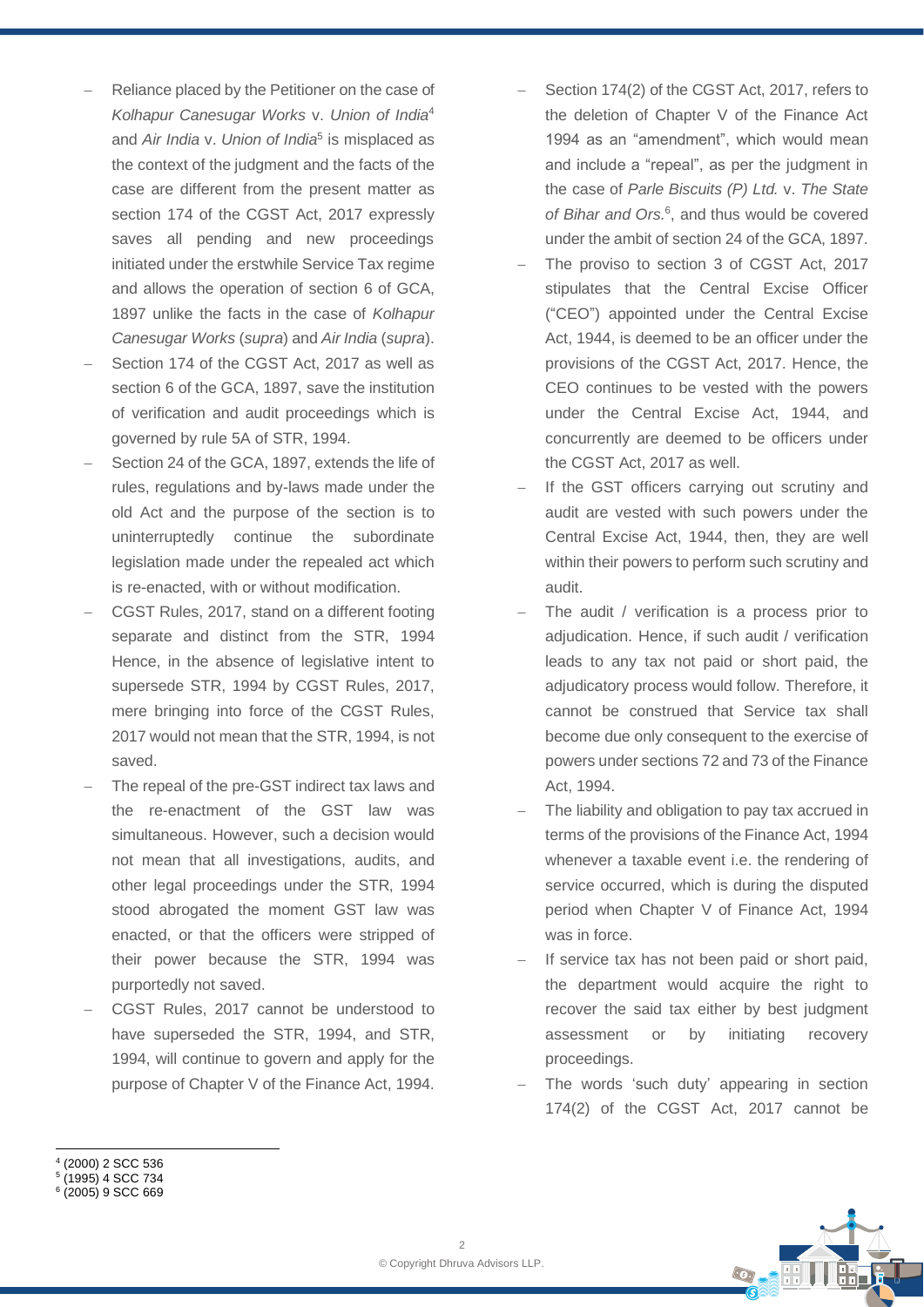construed to mean **only** that which forms the subject matter of proceedings under section 72 and 73 of the Finance Act, 1994 but would include inquiry, verification (including scrutiny and audit) initiated prior to action under section 72 and 73 of the Finance Act, 1994.

- − A contrary interpretation would mean that all cases of duty evasion, where the adjudicatory process has not commenced, would be ignored which is clearly not the intent of the saving clause.
- − Having regard to the language used in the saving clause of the CGST Act, 2017 as well as section 6 and 24 of the GCA, 1897, and the legislative intent behind the repeal and enactment, rule 5A of STR, 1994 framed under the repealed Chapter V of the Finance Act, 1994, is saved.

# **Judgment**

The Hon'ble High Court held that rule 5A of the STR, 1994 is saved under the CGST Act, 2017 and does not stand omitted after the enactment of GST Act.

## **Dhruva Comments:**

Similar judgments have been passed by the High Courts in the case of *Matrika Infrastructure Private Limited* v. *Union of India & Others Indore<sup>7</sup>* , *Aargus Global Logistics Pvt. Ltd.* v. *Union of India & Anr.<sup>8</sup>* and *Suresh Kumar Singhal* v. *Union of India<sup>9</sup>* wherein it has been held that proceedings such as investigation, audit etc. pertaining to the pre-GST regime is saved and can be initiated under the GST law.

The repeal and savings clause under section 174 of the CGST Act, 2017 gives wide powers to the department to initiate and continue any proceedings under any act, rule etc. of the pre-GST regime unless specifically restricted by section 174 of the CGST Act, 2017 or under the provisions of the erstwhile regime.



<sup>7</sup> 2019 (8) TMI 396

<sup>8</sup> 2020 (3) TMI 811

<sup>9</sup> 2019 (4) TMI 522